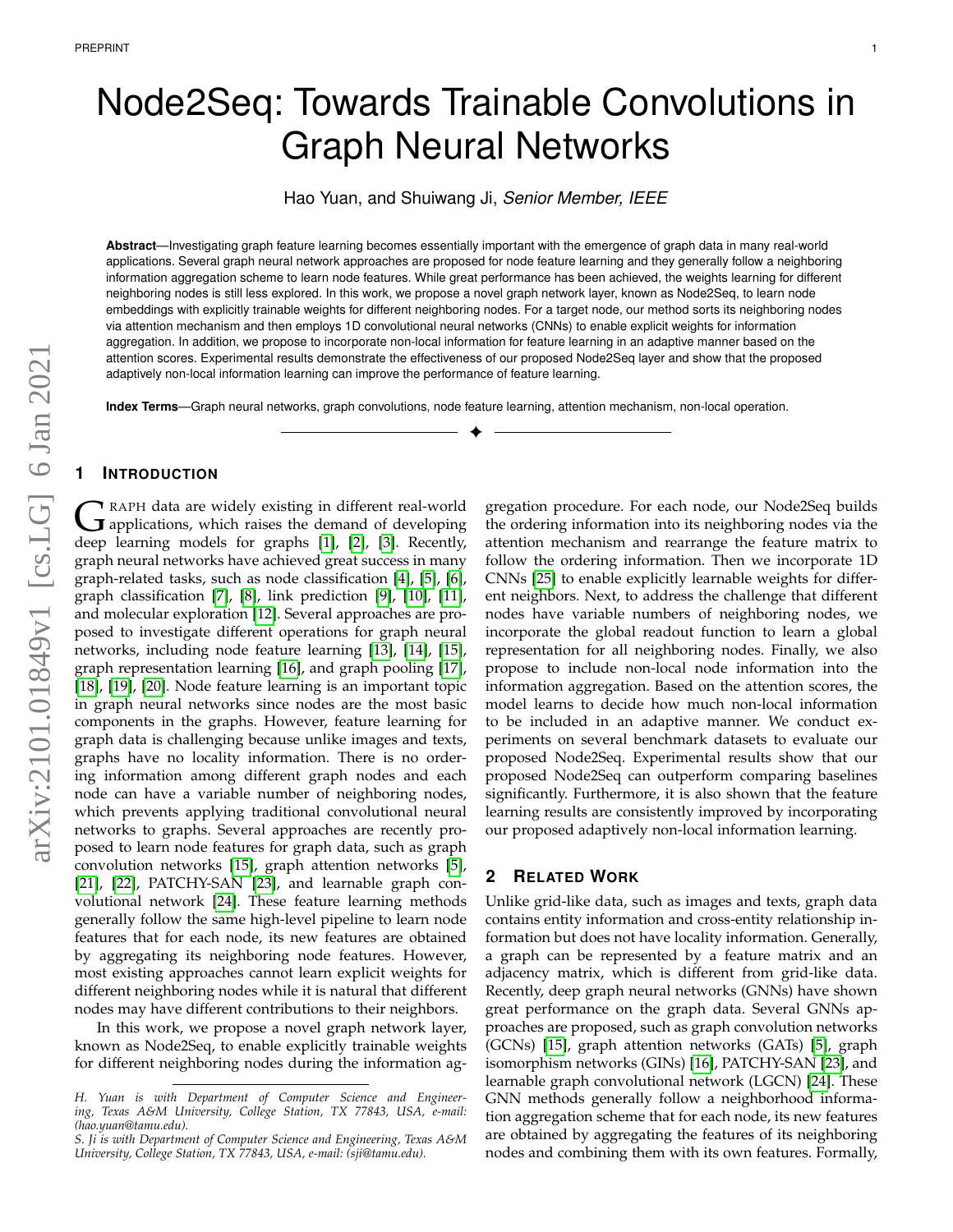we represent a graph  $G$  as its feature matrix  $X \in \mathbb{R}^{n \times d}$  and its adjacency matrix  $A \in \{0,1\}^{n \times n}$ . We assume that there are  $n$  nodes in the graph  $G$  and each node has a  $d$ -dimension feature vector. Then the graph convolution operation is formally defined as

$$
X' = f(D^{-\frac{1}{2}}\hat{A}D^{-\frac{1}{2}}XW),\tag{1}
$$

where  $X \in \mathbb{R}^{n \times d_i}$  and  $X' \in \mathbb{R}^{n \times d_{i+1}}$  are the input and output feature matrices of a graph convolution layer. The matrix D denotes the diagonal node degree matrix to normalize  $\hat{A}$  and  $\hat{A} = A + I$  is the adjacency matrix with self-loops. In addition,  $W$  is a learnable matrix to perform linear transformation for features and  $f(\cdot)$  is the non-linear function. Obviously, the weights for different neighboring nodes during information aggregation are determined by the node degrees  $D^{-\frac{1}{2}}AD^{-\frac{1}{2}}$ , which are fixed for a given graph. However, different neighboring nodes may contribute differently so that fixed weights may become a limitation for node feature learning. Instead, in the GAT operation, the weights are determined by node similarities and its information aggregation scheme can be expressed as

$$
x_i' = f\left(\sum_{j \in \mathcal{N}_i} \alpha_{ij} W x_j\right),\tag{2}
$$

where  $x'_i$  is the output feature of node i and  $x_j$  is the input feature of node  $j$ . The neighboring node set of node *i* is denoted as  $\mathcal{N}_i$  and  $\alpha_{ij}$  is the attention score between node  $i$  and node  $j$ . In graph attention operation, each node is attended to its neighboring nodes and the weights for different neighboring nodes during information aggregation are the attention scores. Such weights are computed based on the similarities between node features and can be learned indirectly. However, these weights cannot be explicitly learned and it may not be proper to directly use similarities as weights.

None of GCNs and GATs can incorporate explicit weights for different neighboring nodes. To address this limitation, the PATCHY-SAN [\[23\]](#page-6-22) and LGCN [\[24\]](#page-6-23) propose to employ traditional CNNs to enable explicitly learnable weights. The PATCHY-SAN first orders different nodes using graph kernels and selects a fixed length of node sequence. Then for each node, PATCHY-SAN selects a fixed size of neighboring nodes such that different nodes are ordered and each node has the same receptive field. Finally, the PATCHY-SAN applies transitional CNNs to learn explicit weights for feature learning. However, the transformation is designed as a data preprocessing step and the model cannot be trained in an end-to-end manner. In addition, by selecting a fixed number of nodes and a fixed number of neighbors, the PATCHY-SAN may ignore important node information, which can affect the feature learning results. In addition, the LGCN proposes an end-to-end framework to incorporate 1D CNNs in node feature learning. For each node, the LGCN selects the top- $k$  features along each channel dimension from its neighboring nodes, and the selection is based on the numerical values of features. Then each node has the same size of neighboring feature representations and LGCN applies 1D CNNs to learn new features for the central target nodes. However, the feature-wise selection does not consider the node-level information and affects

the consistency between features and nodes. Furthermore, selecting top features based on numerical values may ignore important information since a feature can be important but with a small numerical value. Different from existing works, our proposed method learns to order neighboring nodes via attention mechanism so that it can be trained in an endto-end manner. In addition, our method does not need to select a portion of neighboring nodes and can avoid the information loss during selections. Furthermore, our method can adaptively incorporate non-local information and the model automatically learns how the non-local information is used.

# **3 THE PROPOSED METHODS**

In this work, we propose a novel graph neural network layer, known as the Node2Seq layer. It enables us to learn node embeddings by aggregating neighborhood information with explicitly learnable weights. It employs the attention mechanism to order neighboring nodes and traditional convolutional networks to assign different weights to them. In addition, we propose to incorporate non-local information by adaptively ranking and selecting nodes with the attention scores.

### **3.1 The Node2Seq Layer**

Convolutional Neural Networks (CNNs) are shown to be effective for featuring learning on grid-like data, such as images and texts [\[26\]](#page-6-25), [\[27\]](#page-6-26), [\[28\]](#page-6-27). The information in neighborhood is aggregated by explicitly learnable weights. Since graphs have no locality information, CNNs cannot be directly applied to graph data. Existing approaches, such as GCNs [\[15\]](#page-6-14) and GATs [\[5\]](#page-6-4), are proposed to aggregate neighborhood information for graph data. However, there are no explicitly trainable weights, as the weights in CNNs, to measure the contributions of different nodes during the aggregation procedure.

In this section, we introduce our proposed Node2Seq layer, which incorporates 1D CNNs to perform neighborhood aggregation. Note that there are two main challenges to apply traditional CNNs to graph data; those are, there is no ordering information among different nodes and the numbers of neighboring nodes vary for different nodes. To address these challenges, our proposed Node2Seq layer first learns to rank neighboring nodes via attention mechanism  $[29]$  that for a given node i, its neighboring nodes are attended to this node and the attention scores are computed. The attention score between two nodes indicates how similar these two nodes are. Then based on the attention scores, the neighboring nodes of node  $i$  are sorted and hence the ordering information becomes explicit. Next, 1D CNNs are employed to learn different weights for aggregating different node information. Finally, we combine the aggregated output features and the features of node  $i$  to obtain the new features for node i. Formally, given an input graph  $G$  with  $n$  nodes, it is represented by its adjacency matrix  $A \in \{0,1\}^{n \times n}$  and its feature matrix  $X \in \mathbb{R}^{n \times c}$ . For the node  $i$ , it has a c-dimensional feature vector, denoted as  $x_i$ . Its edge connections with other nodes are indicated by the *i*th row of  $A$ , denoted as  $a_i$ . We illustrate our method by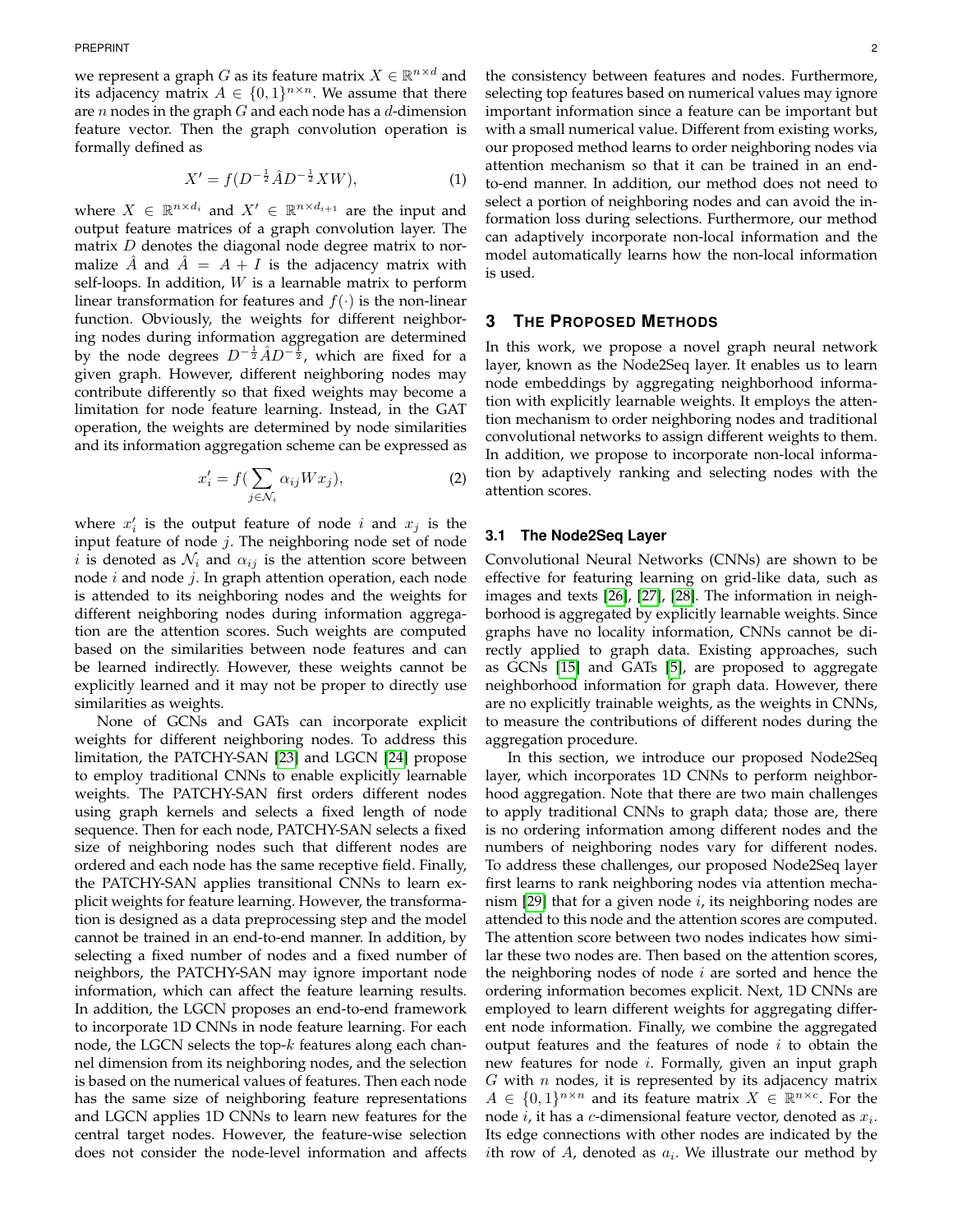

<span id="page-2-7"></span>Fig. 1. An illustration of our proposed Node2Seq for node feature learning. Given the input graph with 5 nodes where each node has a twodimensional feature vector and the colors represent different features. The goal is to learn new features for node 1, based on the input feature matrix. We first perform a linear transformation  $W_1$  on the input and the channel dimension is increased from 2 to 3. Then the attention scores are computed by attending node 1 to other nodes, including node 1 itself. We rank the attention scores in the descending order and obtained the corresponding indices. Clearly, based on the similarity to node 1, the indexing order is node 1, node 4, node 5, node 3, and node 2. Note that for simplicity, the example does not include 2-hop neighbors for node 1 and such nodes are ignored if existing. Next, the node feature matrix is rearranged to follow the indexing order. Then we perform traditional 1D CNNs on the ordered features obtain a  $3 \times 3$  output. Here the kernel size is set to 3, stride size is set to 1, and no padding is added. Finally, we obtain a  $1 \times 3$  representation via the Readout function and combine it with the features of node 1 to obtain the new features.

showing how to learn new features for node  $i$  by aggregating its neighbor nodes. The forward propagation rules of our Node2Seq layer are mathematically written as

$$
\bar{X} = XW_1, \qquad \qquad \in \mathbb{R}^{n \times c'} \qquad (3)
$$

$$
s_i = \bar{x}_i \bar{X}^T, \qquad \qquad \in \mathbb{R}^{1 \times n} \tag{4}
$$

$$
idx = \text{Ranking}(s_i, \bar{A}), \qquad \in \mathbb{R}^{1 \times k_i} \tag{5}
$$

 $X_s = \text{Arrange}(\bar{X}, i dx),$  $k_i \times c'$ (6)

$$
F_i = \text{Conv1D}(X_s), \qquad \qquad \in \mathbb{R}^{o_i \times c'} \tag{7}
$$

$$
out = \text{Readout}(F_i), \qquad \qquad \in \mathbb{R}^{1 \times c'} \qquad (8)
$$

$$
\widehat{x}_i = \bar{x}_i W_2 + out, \qquad \qquad \in \mathbb{R}^{1 \times c'} \qquad (9)
$$

where  $W_1 \in \mathbb{R}^{c \times c'}$  and  $W_2 \in \mathbb{R}^{c \times c'}$  are trainable weight matrices. The operation Ranking $(\cdot, \cdot)$  returns the indices that can sort the attentions scores considering the graph connectivity information. Note that self-loops are added to the adjacency matrix as  $\overline{A} = A + I$  and  $k_i$  denotes the number of neighboring nodes for node *i*. The Arrange $(\cdot, \cdot)$ operation extracts and rearranges the rows of feature matrix to follow the order of indices *idx*. In addition, Readout $(\cdot)$ reduces the spatial sizes of feature matrix from  $o_i \times c'$  to  $1 \times c'.$ 

To address the first challenge that there is no ordering information among different nodes, we employ the attention mechanism to build such ordering information into neighboring nodes. We first perform a linear transformation in Eq. [\(3\)](#page-2-0) via learnable matrix  $W_1$  to learn the new feature matrix X for the input feature matrix X. Then, as shown in Eq. [\(4\)](#page-2-1), the attention scores  $s_i$  are computed by attending node  $i$  to other nodes, which represents the similarities between node  $i$  and the other nodes. In our attention mechanism, the node features of node  $i$  serve as the query while the keys are node features of other nodes. Next, based on the attention scores, we can rank the neighboring nodes and obtain the corresponding indices in Eq. [\(5\)](#page-2-2). We only consider the neighboring nodes connected with node  $i$  for node ranking while ignoring the rest nodes. Assuming that node  $i$ has  $k_i$  1-hop neighboring nodes indicated in  $\overline{A}$ , the ranking operation Ranking $(\cdot,\cdot)$  only returns  $k_i$  indices such that the

<span id="page-2-2"></span><span id="page-2-1"></span><span id="page-2-0"></span>corresponding nodes are sorted by the attentions scores in the descending order. Note that in the implementation, we can compute the attention scores for  $k_i$  1-hop neighboring nodes and then rank them to obtain the indices. With such indexing information, we build the ordering information for neighboring nodes and rearrange the feature matrix. The Arrange $(\cdot, \cdot)$  in Eq. [\(6\)](#page-2-3) operation extracts the corresponding  $k_i$  rows of X and arrange them to follow the  $idx$  order. For node  $i$ , its  $k_i$  neighboring nodes are extracted and their features explicitly ordered, denoted as  $X_s$ . In this way, the first challenge is addressed and traditional CNNs can be applied. We apply 1D CNNs in Eq. [\(7\)](#page-2-4) to the ordered features  $X_s$ to learn explicit weights for aggregating information from different neighbors.

<span id="page-2-6"></span><span id="page-2-5"></span><span id="page-2-4"></span><span id="page-2-3"></span>With 1D CNNs, we can obtain the aggregated features for neighboring nodes, denoted as  $F_i.$  Since the neighboring node number  $k_i$  varies for different node  $i$ , the spatial size of the output, denoted as  $o_i$ , is also different for different *i*. Then such output  $F_i$  cannot be directly incorporated, which corresponds to the second aforementioned challenge. Hence, in Eq. [\(8\)](#page-2-5), we perform a readout function on the output feature  $F_i$ . The Readout $(\cdot)$  is employed to combine  $o_i$  feature vectors and obtain a single vector as the global representation for all neighboring nodes. It reduces the spatial sizes of  $F_i$  from  $o_i \times c'$  to  $1 \times c'$  and for all different nodes, the  $F_i$  are reduced to the same dimensions regardless of its neighboring number  $k_i$ . Note that there are several choices for the Readout( $\cdot$ ) operation, such as global max pooling, global average pooling, and global sum pooling. Finally, we combine the neighboring information and the embeddings of node  $i$  to obtain the new embeddings of node  $i$  in Eq. [\(9\)](#page-2-6). To this end, we perform another linear transformation  $W_2$  on the features of node  $i$  and combine it with the global representation for all neighboring nodes  $out$ via a simple summation. Overall, our proposed Node2Seq layer learns new embeddings  $\hat{x}_i$  for node *i* based on its original embeddings  $x_i$  and its neighboring information. The neighboring information is aggregated with explicitly learnable weights via traditional 1D CNNs.

Our proposed Node2Seq layer also follows the neighborhood aggregation strategy as other GNNs. Intuitively,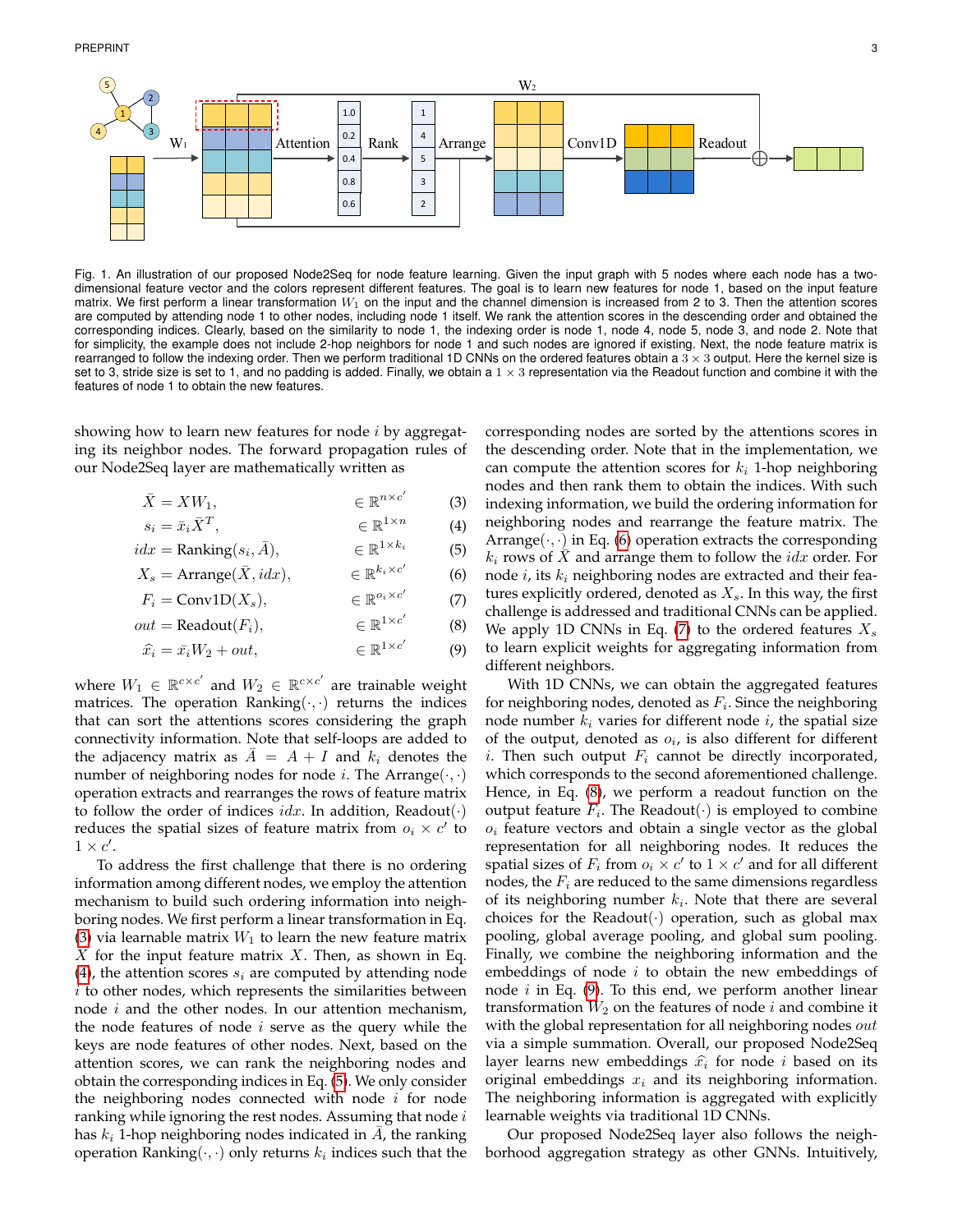

<span id="page-3-0"></span>Fig. 2. An illustration of our proposed non-local information learning. Given the input graph with 7 nodes where different colors represent different features. We show the steps to learn non-local information for node 1. With the linear transformation  $W_1$ , the channel dimension is increased from 2 to 3 and the feature matrix is  $7 \times 3$ . In this example, we set  $\ell = 2$  that information within 2-hops is considered. The attention scores are computed by attending node 1 to other nodes, including node 1 itself. Based on the attention scores, we first select local nodes for it. For node 1, there are  $k_i = 4$  1-hop nodes (nodes 1, 2, 3, 4) and  $m_i = 2$  (nodes 1, 4) are selected when we set  $\beta = 0$ . The red crosses denote the corresponding nodes are not selected. Next, we include  $k_i - m_i = 2$  non-local nodes from  $\bar{A}^2$  neighboring (node 5, 7). Finally, those selected nodes are used to build the ordered feature matrix.

each sliding window in 1D CNNs learns the aggregation of a portion of neighboring nodes, and then the global representation of all neighboring nodes is obtained to update the embeddings of the target node. The use of 1D CNNs not only learns weights for different nodes but also captures relationships across different feature channels. The general pipeline of our proposed Node2Seq is shown in Figure [1,](#page-2-7) where we illustrate how to learn new features for the target node 1 and aggregate information from its 4 neighboring nodes.

#### <span id="page-3-1"></span>**3.2 Non-Local Information Learning**

As mentioned above, our proposed Node2Seq incorporates the 1-hop connectivity information  $A$  to guide the aggregation strategy. For a target node, only its own information and 1-hop neighboring information are used to learn new features in Eq. [\(5\)](#page-2-2). Recently, existing work [\[30\]](#page-6-29) shows that learning global information is important and can better capture the relationships among different input regions for image and NLP tasks. Similarly, for graph data, it is not only necessary to capture the relationships between local neighboring nodes, but also important to model relationships between non-local nodes. Hence, based on our proposed Node2Seq, we further improve it to capture such non-local information and include non-local neighboring nodes in the aggregation procedure. Incorporating more nodes can aggregate more information for feature learning; however, it significantly increases the computational cost and may lead to the over-fitting problem. Then it is challenging to determine how much non-local information should be used. Intuitively, for certain nodes, the local nodes are enough for the feature learning; however, the non-local information can be important for other nodes. Hence, we propose to adaptively incorporate the non-local information.

We employ the attention scores to adaptively incorporate the non-local information. Specifically, we improve the index ranking step in Eq. [\(5\)](#page-2-2) that we adaptively include non-local nodes and ignore some local nodes. Formally, let

 $\ell$  define the number of neighboring hops to be considered, and  $A^{\ell} \in \{0,1\}^{n \times n}$  represent the  $\ell$ -hop connectivity of the graph G. By adding the self-loops, the connectivity becomes  $\overline{A}^{\ell} = A^{\ell} + I$  and  $\overline{a}^{\ell}_{i,j} = 1$  indicates node i and node j are reachable in G within  $\ell$  hops. Then, for node i, which has  $k_i$  1-hop neighboring nodes, its index ranking becomes three steps: local nodes selection, non-local node selection, and index ranking. First, for any 1-hop neighboring node in A, it is selected if its attention score  $s_{ij} > \beta$  where  $\beta$  is a predefined threshold. Let  $m_i \leq k_i$  denotes the number of selected 1-hop local nodes and their indices are ranked by the attention scores. Next, if  $m_i$  is equal to  $k_i$ , we believe using local nodes is enough to learn new features for node *i*. Otherwise, we include  $k_i - m_i$  non-local nodes from  $\overline{A}^{\ell}$ and store their indices. Finally,  $k_i$  nodes are selected and we combine the aforementioned two sets of indices as the ranking results in Eq. [\(5\)](#page-2-2). Note that no matter how much non-local information is incorporated, only  $k_i$  nodes will be used for information aggregation. Once a non-local node is selected, a local node is ignored. Since the attention scores are learned by the model, such a trade-off is automatically learned by the model, and the non-local information is incorporated in an adaptive way. When  $\ell$  is set to 1, only node information within 1-hop is considered. If  $\ell$  is large enough, the whole global node information can be incorporated. We illustrate our non-local information learning in Figure [2,](#page-3-0) where we show how to adaptively use 2-hop neighbors.

## **4 EXPERIMENTAL STUDIES**

## **4.1 Datasets and Experimental Setup**

To demonstrate the effectiveness of our proposed Node2Seq, we evaluate our method on several datasets, including citation network datasets [\[31\]](#page-6-30), WebKB datasets, Amazon co-purchase datasets [\[32\]](#page-7-0), Actor co-occurrence datasets [\[33\]](#page-7-1), and Wikipedia network datasets [\[34\]](#page-7-2). The citation networks are dataset Cora and Citeseer, where graph nodes represent academic papers, and graph edges denote the citation relationships between different papers. The WebKB data contain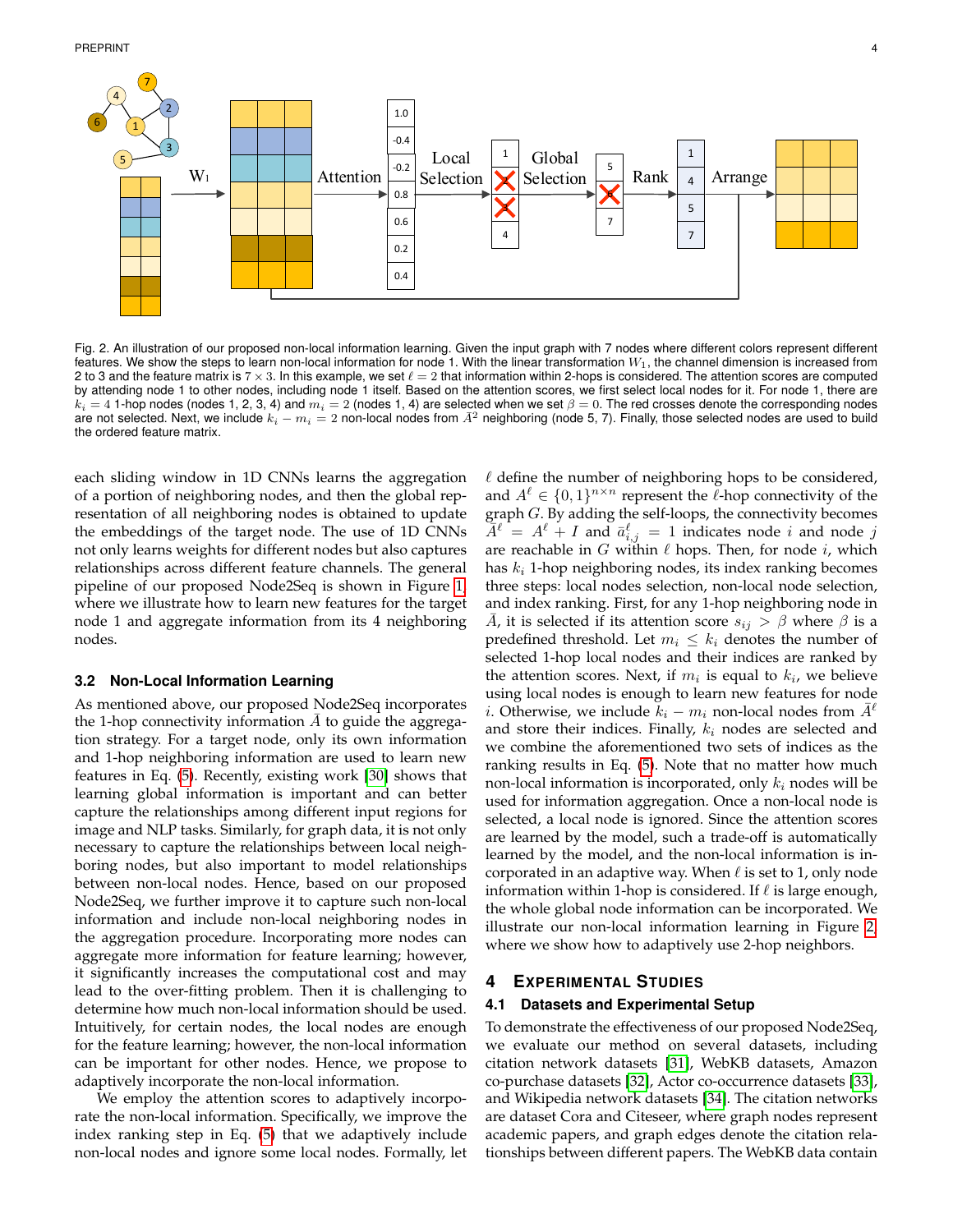TABLE 1 Statistics and properties of benchmark datasets.

<span id="page-4-1"></span><span id="page-4-0"></span>

|               | <b>Dataset</b> |                 |                     |                  |          |              |         |              |                  |
|---------------|----------------|-----------------|---------------------|------------------|----------|--------------|---------|--------------|------------------|
|               | CORA           | <b>CITESEER</b> | <b>AMAZON PHOTO</b> | <b>CHAMELEON</b> | SOUIRREL | <b>ACTOR</b> | CORNELL | <b>TEXAS</b> | <b>WISCONSIN</b> |
| # of Nodes    | 2708           | 3327            | 7487                | 2277             | 5201     | 7600         | 183     | 183          | 251              |
| # of Edges    | 5429           | 4732            | 119043              | 36101            | 217073   | 33544        | 295     | 309          | 499              |
| # of Features | 1433           | 3703            | 745                 | 2325             | 2089     | 931          | 1703    | 1703         | 1703             |
| # of Classes  |                |                 |                     | 5                |          |              | 5       |              |                  |

TABLE 2 Node classification results for three datasets. Both fixed and random split are evaluated.

| Method       | <b>Dataset</b> |              |              |              |                |  |  |
|--------------|----------------|--------------|--------------|--------------|----------------|--|--|
|              | CORA-F         | $CORA-R$     | CITESEER-F   | CITESEER-R   | AMAZON-R       |  |  |
| <b>CHEBY</b> | $80.7 + 1.1$   | $76.5 + 1.6$ | $69.9 + 1.0$ | $67.2 + 1.6$ | $88.0 \pm 1.9$ |  |  |
| <b>GCNS</b>  | $81.6 + 0.8$   | $79.2 + 1.9$ | $70.3 + 0.9$ | $67.9 + 1.7$ | $87.6 + 2.1$   |  |  |
| GATS         | $82.9 + 0.5$   | $81.1 + 1.2$ | $70.7 + 0.6$ | $69.1 + 1.6$ | $89.4 + 1.8$   |  |  |
| <b>SGC</b>   | $81.2 + 1.6$   | $80.7 + 1.8$ | $71.0 + 0.5$ | $68.3 + 1.4$ | $89.5 + 1.8$   |  |  |
| <b>LGCN</b>  | $82.7 + 0.7$   | $80.5 + 1.5$ | $71.2 + 0.6$ | $68.6 + 1.7$ | $88.9 + 1.9$   |  |  |
| NODE2SEO     | $84.0 + 0.6$   | $82.0 + 1.2$ | $72.4 + 1.1$ | $70.8 + 1.7$ | $90.1 + 1.1$   |  |  |

webpage dataset Cornell, Texas, and Wisconsin, which collects the webpages of computer science departments from different schools. In these datasets, graph nodes are web pages while the edges correspond to the hyperlinks among different web pages. For the Amazon co-purchase data, we use the Amazon Photo dataset, where nodes mean different products and edges indicate that the connected products are frequently bought together. The Actor co-occurrence dataset is known as Actor, which contains nodes representing actors and edges representing if two actors are on the Wikipedia page. For the Wikipedia network data, we use two datasets known as Chameleon and Squirrel, which contains graph nodes representing Wikipedia pages and edges representing the mutual links between pages. Note that for all datasets, all graphs are treated as undirected. We report the statistics and properties of nine benchmark datasets in Supplementary Table [1.](#page-4-0) We implement our Node2Seq models using Pytorch [\[35\]](#page-7-3) with the PyTorch geometric framework [\[36\]](#page-7-4) and conduct experiments on one GeForce GTX 1080 Ti GPU. The model is trained using Stochastic gradient descent (SGD) with the ADAM optimizer [\[37\]](#page-7-5).

We compare our proposed Node2Seq with several feature learning methods; those are, GCNs [\[15\]](#page-6-14), GATs [\[5\]](#page-6-4), Cheby [\[38\]](#page-7-6), SGC [\[39\]](#page-7-7), and LGCN [\[24\]](#page-6-23). The GCNs learn node features by aggregating 1-hop neighboring nodes and the weights are determined by the node degrees. The GATs can perform masked attention to incorporate both local and non-local information based on the adjacency matrix and the inexplicit weights of different aggregated nodes are determined by node similarities. The Cheby method proposes a spectral graph-theoretical formulation of CNNs on graphs and learns fast localized spectral filters. The SGC is a simplified version of GCNs which produces a linear model by removing nonlinearities and collapsing weight matrices between consecutive layers. In addition, the LGCN first selects the largest  $k$  features along different channels and then applies 1D CNNs on them. To evaluate our proposed Node2Seq layer, we build our model based on the GCN

networks. Specifically, we combine 1 layer of our Node2Seq with 2-layer GCN networks. In addition, we incorporate skip connections [\[40\]](#page-7-8), [\[41\]](#page-7-9) to facilitate feature learning that the outputs of the first two layers are combined via summation or concatenation. We also employ dropouts in our model to avoid the over-fitting problem. For the LGCN method, we directly use the code released by their authors. For other comparing methods, we use the implementations in PyTorch-geometric [\[36\]](#page-7-4). For other comparing methods, we follow the benchmark settings in related studies [\[24\]](#page-6-23), [\[36\]](#page-7-4) that we use the two-layer network for GCNs, GATs, and Cheby, three-layer network for LGCN, and one-layer network for SGC.

## **4.2 Node Classification Results**

We evaluate our proposed method on nine node classification datasets and compare it with several state-of-the-art feature learning methods. The results are reported in Table [2](#page-4-1) and Table [3](#page-5-0) where the best results are shown in bold. We evaluate our method with two different settings. For the results in Table [2,](#page-4-1) the training sets are significantly smaller than the validation sets and test sets. For datasets Cora and Citeseer, we use 20 labeled nodes per class as the training set, 500 nodes as the validation set, and the rest nodes as the test set. In addition, we consider both fixed train/val/test split following [\[15\]](#page-6-14) and random train/val/test split following [\[42\]](#page-7-10). For the dataset Amazon Photo, we use 20 nodes per class as the training set, 30 nodes per class as the validation set, and the rest nodes as the test set. In Table [2,](#page-4-1) we denote the fix split case as "DATASET-F" and the random split case as "DATASET-R". The reported results are obtained by averaging the results of 20 runs. Clearly, in Table [2,](#page-4-1) our methods can significantly outperform other baselines for both the fixed data split and the random data split. Our method outperforms the second-best performance by an average of 1.1% in these 5 datasets.

In addition, we evaluate our method for another setting that more nodes are used in the training than testing. For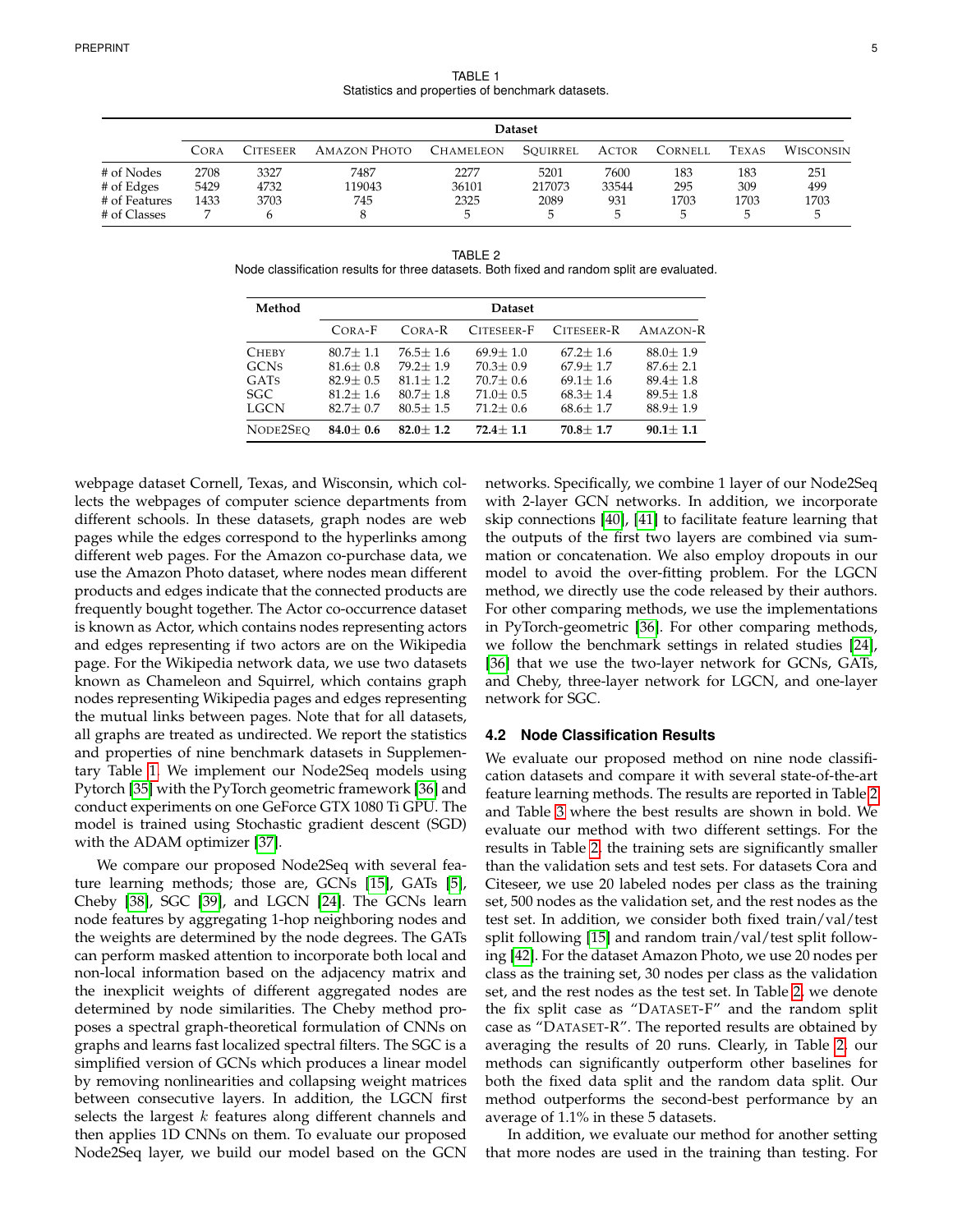TABLE 3 Node classification results for six datasets.

<span id="page-5-0"></span>

| Method      | <b>Dataset</b>   |              |              |              |              |              |  |
|-------------|------------------|--------------|--------------|--------------|--------------|--------------|--|
|             | <b>CHAMELEON</b> | SOUIRREL     | <b>ACTOR</b> | CORNELL      | <b>TEXAS</b> | WISCONSIN    |  |
| <b>GCNS</b> | $68.1 + 1.6$     | $54.1 + 1.7$ | $30.6 + 1.0$ | $57.2 + 7.3$ | $61.2 + 5.6$ | $60.7 + 5.5$ |  |
| GATS        | $66.3 + 2.8$     | $50.8 + 2.1$ | $29.6 + 0.8$ | $55.1 + 5.9$ | $58.1 + 5.1$ | $58.7 + 7.7$ |  |
| <b>SGC</b>  | $65.0 + 2.1$     | $45.5 + 1.8$ | $30.2 + 1.3$ | $55.8 + 5.3$ | $55.1 + 5.4$ | $53.7 + 6.3$ |  |
| NODE2SEO    | $69.4 + 1.6$     | $58.8 + 1.4$ | $31.4 + 1.0$ | $58.7 + 6.8$ | $63.7 + 6.1$ | $60.3 + 7.0$ |  |

<span id="page-5-1"></span>TABLE 4 Node classification results for the model with only local information and the model incorporating non-local information.

| Method                   | <b>Dataset</b>               |                              |                              |                               |                              |                              |  |
|--------------------------|------------------------------|------------------------------|------------------------------|-------------------------------|------------------------------|------------------------------|--|
|                          | $CORA-F$                     | CITESEER-F                   |                              | CITESEER-R CHAMELEON SOUIRREL |                              | <b>TEXAS</b>                 |  |
| NODE2SEO L<br>NODE2SEO G | $81.8 + 1.3$<br>$84.0 + 0.6$ | $70.7 + 1.6$<br>$72.4 + 1.1$ | $69.8 + 1.4$<br>$70.8 + 1.7$ | $68.5 + 2.8$<br>$69.4 + 1.6$  | $57.0 + 1.3$<br>$58.8 + 1.4$ | $61.5 + 6.3$<br>$63.7 + 6.1$ |  |

all datasets in Table [3,](#page-5-0) we randomly split the datasets that we use 60% nodes per class as the training set, 20% nodes per class as the validation set, and the rest 20% nodes as the test set. Similarly, the reported results are obtained by averaging the results of 20 runs. Obviously, our method achieves the best performance on five of six datasets and significantly outperforms all comparing methods. Note that our method outperforms the second-best performance by an average of 1.3% in these 5 datasets. Considering that the datasets Cornell, Texas, and Wisconsin are relatively small and all methods are not performing stably, the results indicate our Node2Seq perform competitively and even better compared with other methods. For the dataset Wisconsin, the GCNs only slightly outperform our proposed Node2Seq by 0.4%. Overall, our method shows promising performance under two different settings and the results demonstrate its effectiveness.

## **4.3 Effects of Non-Local Information**

In Section [3.2,](#page-3-1) we propose to adaptively incorporate the non-local neighboring information. We conduct experiments to show the effectiveness of our proposed adaptively non-local information learning. Specifically, we compare our Node2Seq with only local information, denoted as NODE2SEQ L, with our Node2Seq with global information, denoted as NODE2SEQ\_G. Both of them are evaluated under the same model framework and we report the averaged results of 20 runs in the Table [4.](#page-5-1) Obviously, with non-local information, our NODE2SEQ G can outperform the NODE2SEQ L significantly and consistently. The results show that our proposed adaptively non-local information learning is useful and can improve feature learning results.

#### **4.4 Ablation Studies**

We further perform the ablation study to evaluate our proposed Node2Seq. As mentioned above, our model is a 3-layer network built by combining 1-layer Node2Seq and 2-layer GCNs, which also incorporates skip-connections. To show that the performance gain is mainly obtained by our proposed Node2Seq instead of the network designing, we compare our method with the one replacing our Node2Seq layer by one GCN layer while keeping other settings the same, denoted as GCNS\*. The results are reported in Table [5](#page-6-31) and they are obtained by averaging the results of 20 runs. We also show the results of 2-layer GCNs, denoted as GCNS. By comparing our method and GCNS\*, we can conclude that our proposed Node2Seq can improve the performance of feature learning. In addition, by comparing GCNS\* and GCNS, we find that adding one GCN layer only leads to incremental improvements on three out of six datasets and performs even worse than the 2-layer GCNs on the other three datasets. Such observations further demonstrate the effectiveness of our proposed method.

## **4.5 Analysis of Convolutional Kernels**

In our Node2Seq layer, we incorporate the 1D CNNs to enable explicit weights for different neighbors. We perform experiments to evaluate how different kernel sizes  $k$  affect the performance of feature learning. The results are reported in Table [6](#page-6-32) and all results are obtained by averaging the results of 20 runs. We find the selection of kernel size highly depends on the dataset at hand. For the dataset Cora, the node classification results are generally increasing with the increase of kernel size. For the dataset Squirrel, the best performance is obtained for  $k = 3$  and the performance is decreasing with the increase of  $k$ . In addition, the performance remains competitive and can outperform other comparing methods for different  $k$  values. It further indicates the advantage of our proposed Node2Seq layer in node feature learning.

## **5 CONCLUSIONS**

Learning node features is important and several deep learning methods are proposed to aggregate neighboring node information. However, methods like GCNs and GATs cannot learn explicit weights for different neighboring nodes. Other methods, such as PATCHY-SAN and LGCN, suffers from important information loss when ignoring nodes and features. In this work, we propose a novel graph neural network layer, known as Node2Seq, to enable explicitly learnable weights for the neighboring information aggregation.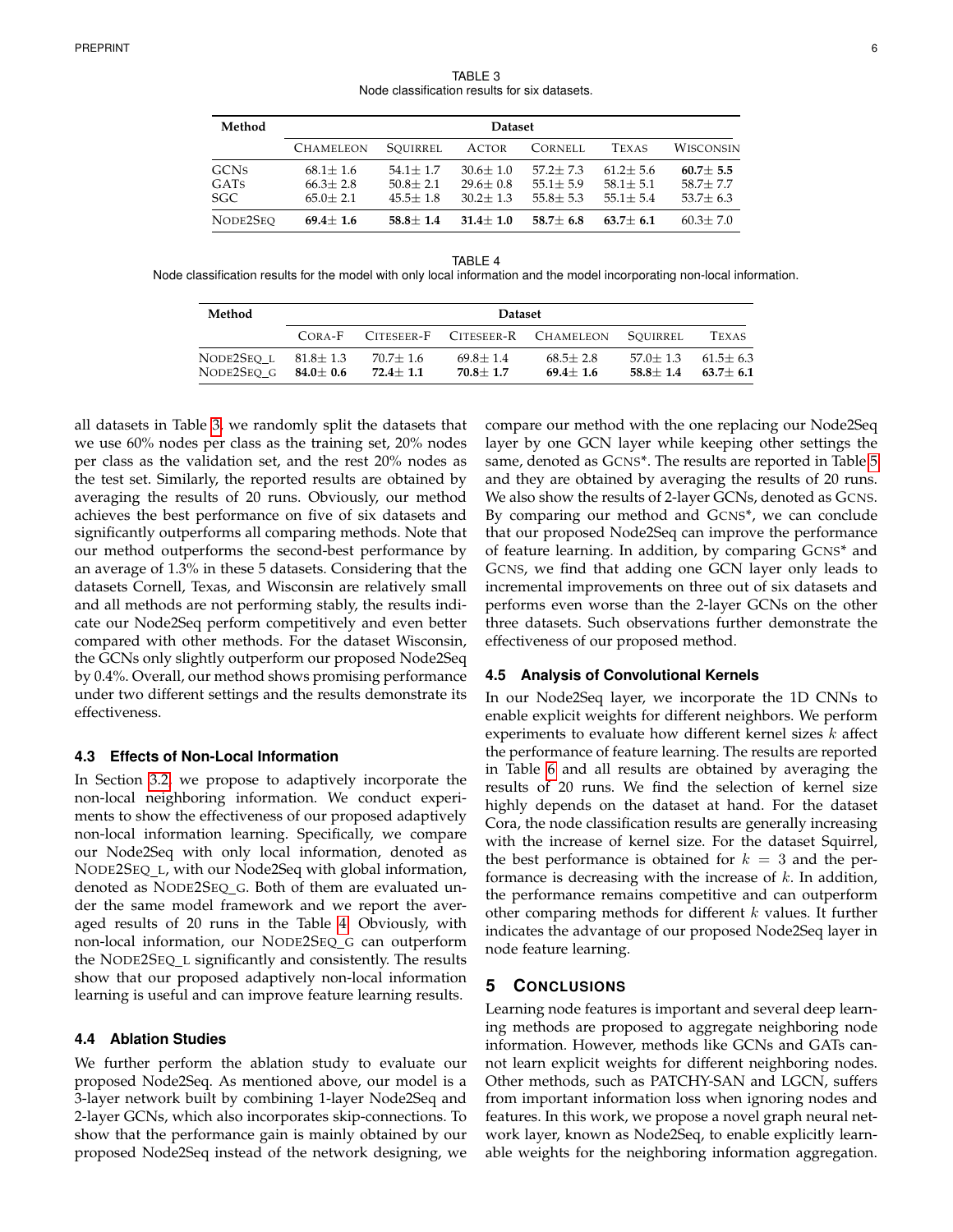<span id="page-6-31"></span>

| Method                                 | <b>Dataset</b>                               |                                              |                                              |                                              |                                              |                                              |  |  |
|----------------------------------------|----------------------------------------------|----------------------------------------------|----------------------------------------------|----------------------------------------------|----------------------------------------------|----------------------------------------------|--|--|
|                                        | CORA-F                                       | CORA-R                                       | CITESEER-F                                   |                                              | CITESEER-R CHAMELEON                         | SOUIRREL                                     |  |  |
| <b>GCNS</b><br>$GCNS^*$<br><b>OURS</b> | $81.6 + 0.8$<br>$80.7 + 1.5$<br>$84.0 + 0.6$ | $79.2 + 1.9$<br>$79.1 + 1.7$<br>$82.0 + 1.2$ | $70.3 + 0.9$<br>$69.2 + 1.8$<br>$72.4 + 1.1$ | $67.9 + 1.7$<br>$69.1 + 1.7$<br>$70.8 + 1.7$ | $68.1 + 1.6$<br>$68.6 + 2.2$<br>$69.4 + 1.6$ | $54.1 + 1.7$<br>$56.5 + 1.4$<br>$58.8 + 1.4$ |  |  |

TABLE 6 Node classification results for different kernel sizes.

<span id="page-6-32"></span>

| <b>Dataset</b>   |                              | <b>Kernel Size</b>           |                              |                              |
|------------------|------------------------------|------------------------------|------------------------------|------------------------------|
|                  | $k=3$                        | $k=5$                        | $k=8$                        | $k=10$                       |
| CORA<br>SOUIRREL | $83.5 + 0.7$<br>$58.8 + 1.4$ | $83.7 + 0.4$<br>$58.1 + 1.8$ | $83.8 + 0.7$<br>$57.8 + 1.7$ | $84.0 + 0.6$<br>$57.6 + 1.5$ |

We employ the attention mechanism to order neighboring nodes and employ 1D CNNs to learn explicit weights. In addition, we incorporate the readout function to obtain overall representations for all neighboring nodes so that no node information is ignored. Furthermore, we propose to incorporate non-local information in an adaptive manner that the model learns to decide whether the non-local information should be included and how much non-local information is used based on the attention scores. We conduct experiments to demonstrate the effectiveness of our proposed Node2Seq. It is shown that our Node2Seq can improve feature learning results. In addition, experimental results also indicate that the non-local information is important and useful.

## **ACKNOWLEDGMENTS**

This work was supported in part by National Science Foundation grant IIS-1955189.

#### **REFERENCES**

- <span id="page-6-0"></span>[1] Z. Wu, S. Pan, F. Chen, G. Long, C. Zhang, and S. Y. Philip, "A comprehensive survey on graph neural networks," *IEEE Transactions on Neural Networks and Learning Systems*, 2020.
- <span id="page-6-1"></span>[2] H. Yuan, H. Yu, S. Gui, and S. Ji, "Explainability in graph neural networks: A taxonomic survey," *arXiv preprint arXiv:2012.15445*, 2020.
- <span id="page-6-2"></span>[3] S. Zhang, H. Tong, J. Xu, and R. Maciejewski, "Graph convolutional networks: a comprehensive review," *Computational Social Networks*, vol. 6, no. 1, p. 11, 2019.
- <span id="page-6-3"></span>[4] H. Gao and S. Ji, "Graph u-nets," in *International Conference on Machine Learning*, 2019, pp. 2083–2092.
- <span id="page-6-4"></span>P. Veličković, G. Cucurull, A. Casanova, A. Romero, P. Liò, and Y. Bengio, "Graph attention networks," in *International Conference on Learning Representations*, 2018.
- <span id="page-6-5"></span>[6] M. Liu, Z. Wang, and S. Ji, "Non-local graph neural networks," *arXiv preprint arXiv:2005.14612*, 2020.
- <span id="page-6-6"></span>M. Zhang, Z. Cui, M. Neumann, and Y. Chen, "An end-to-end deep learning architecture for graph classification," in *AAAI*, 2018, pp. 4438–4445.
- <span id="page-6-7"></span>[8] J. Lee, I. Lee, and J. Kang, "Self-attention graph pooling," in *International Conference on Machine Learning*, 2019, pp. 3734–3743.
- <span id="page-6-8"></span>T. N. Kipf and M. Welling, "Variational graph auto-encoders," *arXiv preprint arXiv:1611.07308*, 2016.
- <span id="page-6-9"></span>[10] L. Cai and S. Ji, "A multi-scale approach for graph link prediction," in *Thirty-Fourth AAAI Conference on Artificial Intelligence*, 2020.
- <span id="page-6-10"></span>[11] L. Cai, J. Li, J. Wang, and S. Ji, "Line graph neural networks for link prediction," *arXiv preprint arXiv:2010.10046*, 2020.
- <span id="page-6-11"></span>[12] Z. Wang, M. Liu, Y. Luo, Z. Xu, Y. Xie, L. Wang, L. Cai, and S. Ji, "MoleculeKit: Machine learning methods for molecular property prediction and drug discovery," *arXiv preprint arXiv:2012.01981*, 2020.
- <span id="page-6-12"></span>[13] J. Gilmer, S. S. Schoenholz, P. F. Riley, O. Vinyals, and G. E. Dahl, "Neural message passing for quantum chemistry," in *Proceedings of the 34th International Conference on Machine Learning-Volume 70*. JMLR. org, 2017, pp. 1263–1272.
- <span id="page-6-13"></span>[14] W. Hamilton, Z. Ying, and J. Leskovec, "Inductive representation learning on large graphs," in *Advances in Neural Information Processing Systems*, 2017, pp. 1024–1034.
- <span id="page-6-14"></span>[15] T. N. Kipf and M. Welling, "Semi-supervised classification with graph convolutional networks," in *Proceedings of the International Conference on Learning Representations*, 2017.
- <span id="page-6-15"></span>[16] K. Xu, W. Hu, J. Leskovec, and S. Jegelka, "How powerful are graph neural networks?" in *International Conference on Learning Representations*, 2019.
- <span id="page-6-16"></span>[17] Z. Wang and S. Ji, "Second-order pooling for graph neural networks," *IEEE Transactions on Pattern Analysis and Machine Intelligence*, 2020.
- <span id="page-6-17"></span>[18] H. Yuan and S. Ji, "Structpool: Structured graph pooling via conditional random fields," in *International Conference on Learning Representations*, 2020.
- <span id="page-6-18"></span>[19] Z. Ying, J. You, C. Morris, X. Ren, W. Hamilton, and J. Leskovec, "Hierarchical graph representation learning with differentiable pooling," in *Advances in Neural Information Processing Systems*, 2018, pp. 4800–4810.
- <span id="page-6-19"></span>[20] H. Gao, Y. Liu, and S. Ji, "Topology-aware graph pooling networks," *arXiv preprint arXiv:2010.09834*, 2020.
- <span id="page-6-20"></span>[21] H. Gao and S. Ji, "Graph representation learning via hard and channel-wise attention networks," in *Proceedings of the 25th ACM SIGKDD International Conference on Knowledge Discovery & Data Mining*, 2019, pp. 741–749.
- <span id="page-6-21"></span>[22] K. K. Thekumparampil, C. Wang, S. Oh, and L.-J. Li, "Attentionbased graph neural network for semi-supervised learning," *arXiv preprint arXiv:1803.03735*, 2018.
- <span id="page-6-22"></span>[23] M. Niepert, M. Ahmed, and K. Kutzkov, "Learning convolutional neural networks for graphs," in *International conference on machine learning*, 2016, pp. 2014–2023.
- <span id="page-6-23"></span>[24] H. Gao, Z. Wang, and S. Ji, "Large-scale learnable graph convolutional networks," in *Proceedings of the 24th ACM SIGKDD International Conference on Knowledge Discovery & Data Mining*, 2018, pp. 1416–1424.
- <span id="page-6-24"></span>[25] Y. LeCun, L. Bottou, Y. Bengio, and P. Haffner, "Gradient-based learning applied to document recognition," *Proceedings of the IEEE*, vol. 86, no. 11, pp. 2278–2324, 1998.
- <span id="page-6-25"></span>[26] S. Ji, W. Xu, M. Yang, and K. Yu, "3d convolutional neural networks for human action recognition," *IEEE transactions on pattern analysis and machine intelligence*, vol. 35, no. 1, pp. 221–231, 2012.
- <span id="page-6-26"></span>[27] Y. Kim, "Convolutional neural networks for sentence classification," *arXiv preprint arXiv:1408.5882*, 2014.
- <span id="page-6-27"></span>[28] K. He, X. Zhang, S. Ren, and J. Sun, "Deep residual learning for image recognition," in *Proceedings of the IEEE conference on computer vision and pattern recognition*, 2016, pp. 770–778.
- <span id="page-6-28"></span>[29] A. Vaswani, N. Shazeer, N. Parmar, J. Uszkoreit, L. Jones, A. N. Gomez, Ł. Kaiser, and I. Polosukhin, "Attention is all you need," in *Advances in neural information processing systems*, 2017, pp. 5998– 6008.
- <span id="page-6-29"></span>[30] X. Wang, R. Girshick, A. Gupta, and K. He, "Non-local neural networks," in *Proceedings of the IEEE conference on computer vision and pattern recognition*, 2018, pp. 7794–7803.
- <span id="page-6-30"></span>[31] P. Sen, G. Namata, M. Bilgic, L. Getoor, B. Galligher, and T. Eliassi-Rad, "Collective classification in network data," *AI magazine*, vol. 29, no. 3, pp. 93–93, 2008.